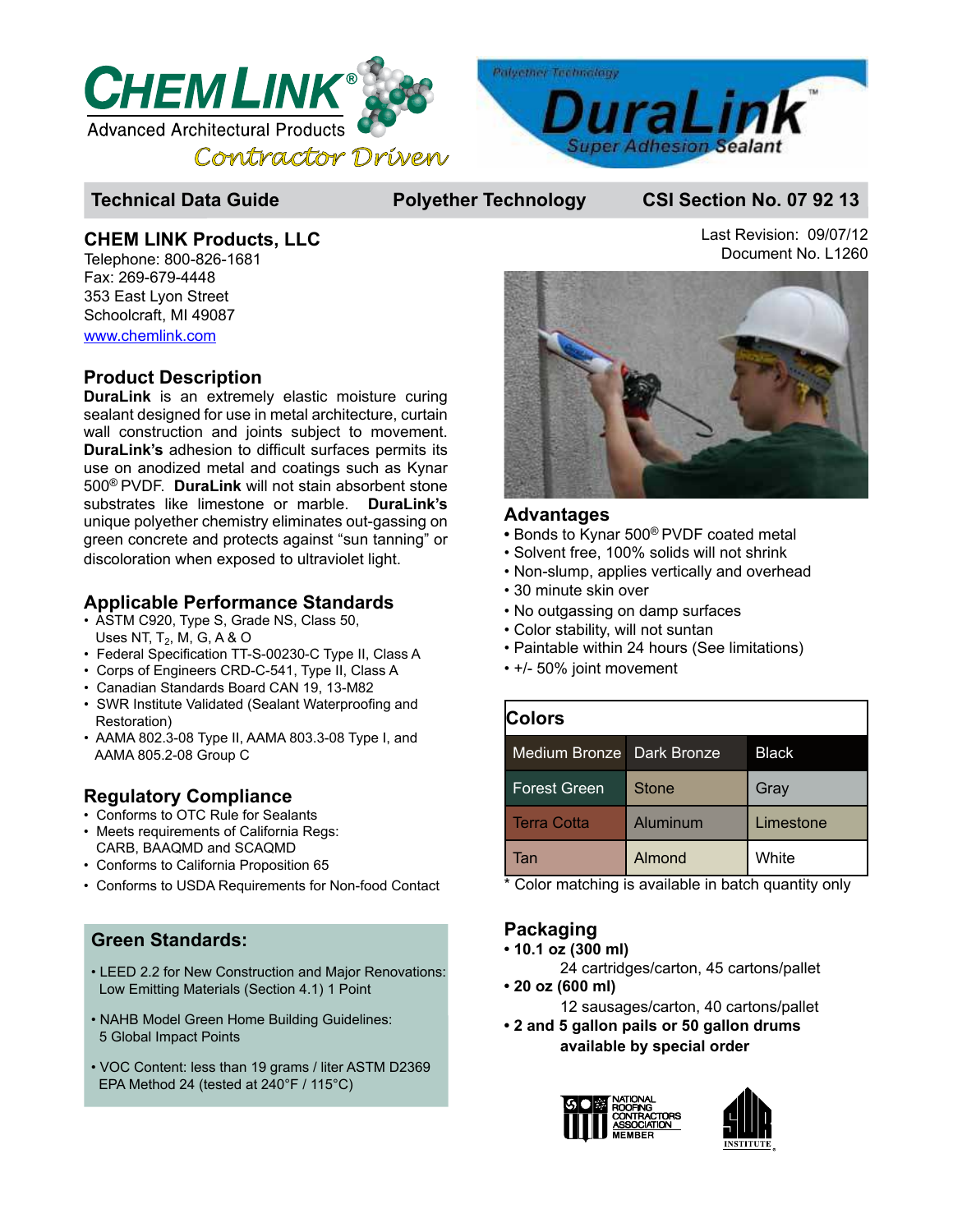### **Joint Preparation**

Joint surfaces should be clean, dry and free from all contamination including: dirt, oils, grease, tar, wax, rust and any other substance that may inhibit the sealant's performance.

#### **Joint Design**

Install all joint applications per ASTM and SWRI recommendations and guidelines. Joints shall be designed with a depth to width ratio of 1:2 (joint depth one-half the width). Control the depth of the sealant by using a polyethylene backer rod that is 25% larger than the joint opening at standard temperature. To prevent three-point adhesion use a backer rod or bond breaker tape to ensure proper joint movement and a long lasting weatherproof seal. Where the joint configuration will not permit a backer rod, CHEM LINK recommends that an alternative bond breaker be used.

| ∣ Joint Width<br>Inches (mm) | <b>Joint Depth</b><br>Inches (mm) |
|------------------------------|-----------------------------------|
| $1/4 - 1/2 (6-13)$           | 1/4(6)                            |
| $1/2 - 3/4$ (13-19)          | $1/4 - 3/8$ (6-10)                |
| $3/4 - 1(19-25)$             | $3/8 - 1/2$ (10-13)               |
| $1 - 2(25-50)$               | 1/2(13)                           |

| <b>Compatible</b><br>Substrates*                   | <b>Basic Uses</b>        |  |
|----------------------------------------------------|--------------------------|--|
| Kynar 500 <sup>®</sup> PVDF<br><b>Coated Metal</b> | Window and door frames   |  |
| <b>Galvanized Metal</b>                            | Pre-cast concrete        |  |
| Aluminum                                           | <b>Block and Masonry</b> |  |
| Engineered Plastics, PVC                           | Curtain Walls            |  |
| Glass                                              | <b>Expansion joints</b>  |  |
| <b>Fiberglass FRP</b>                              | Siding                   |  |
| <b>FPS Foam</b>                                    | Parapets                 |  |
| EPDM and SBS Mod Bit                               | Cove Joints              |  |
| <b>Brick</b>                                       | Transportation           |  |
| Concrete and Stone                                 | <b>Weather Sealing</b>   |  |

# **Typical Uncured Properties**

| <b>Viscositv</b>         | 900,000 - 1,200,00<br>cP at 72°F (22°C) | <b>Brookfield RVF TF</b><br>Spindle, 4 RPM,<br>73°F (23°C) |
|--------------------------|-----------------------------------------|------------------------------------------------------------|
| Density                  | 11.0 pounds per<br>gallon               | ASTM D1475                                                 |
| <b>VOC Content</b>       | 19 grams/liter                          | ASTM D2369                                                 |
| <b>Tack Free</b><br>Time | 45 minutes at 50%<br>RH, 72°F (22°C)    | ASTM C679                                                  |
| <b>Skin Time</b>         | 35-60 minutes                           | <b>Industrial Method</b>                                   |
| Odor                     | Mild Mint Smell                         | Industrial Method                                          |

| <b>Typical Cured Properties</b> |                                                                                                              |                  |  |  |
|---------------------------------|--------------------------------------------------------------------------------------------------------------|------------------|--|--|
| Elongation at<br><b>Break</b>   | 750-800%                                                                                                     | <b>ASTM D412</b> |  |  |
| Peel<br>Strength                | 25 - 30 psi                                                                                                  | ASTM C794        |  |  |
| <b>Tensile</b><br>Strength      | 250 - 300 psi                                                                                                | <b>ASTM D412</b> |  |  |
| <b>Hardness</b><br>Shore A      | $17 - 23$                                                                                                    | ASTM C661        |  |  |
| Lap Shear<br>Strength           | 150 - 175 psi                                                                                                | ASTM D1002       |  |  |
| Low temp.<br>flex               | Pass -10°F (-23°C)<br>1/4 inch mandrel                                                                       | <b>ASTM D816</b> |  |  |
| Shrinkage                       | No visible shrinkage after 14 days                                                                           |                  |  |  |
| Service<br>Temperature          | -40°F to 200°F (-40°C to 93°C)                                                                               |                  |  |  |
| Weathering                      | No cracking or chalking, slight matte<br>finish after 2000 hours QUV "A" bulb.<br>Durometer gain of 5 points |                  |  |  |

*\*Test and evaluate to ensure adequate adhesion.*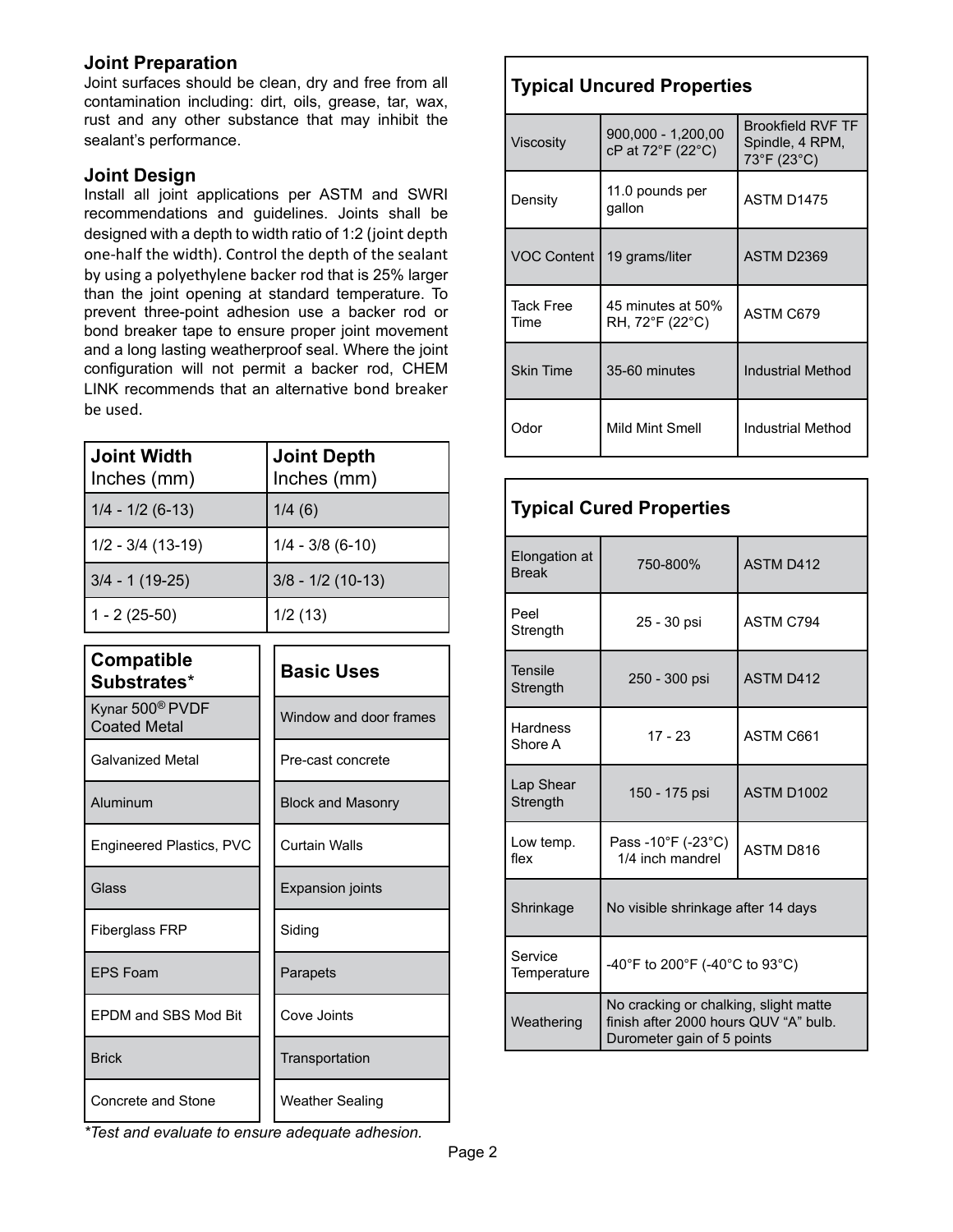# **Application Guidelines:**

### **Concrete**

Prior to application remove any residual contamination by mechanical abrasion, sand blasting or power washing. On green concrete, remove all release agents, friable and loose concrete. Dry all visible and standing water prior to applying **DuraLink**. Install an appropriate backer rod to avoid three-point bonding.

#### **Metal**

Prepare all metal to ensure maximum adhesion. Remove all rust, scale and residue by wire brushing to a bright metal sheen. Remove films, loose or inappropriate coatings and oils with an appropriate solvent such as alcohol.\*

*\*CHEM LINK recommends that coated substrates be tested for adhesion prior to starting a project. Please contact Technical Services for specific application guidelines and recommendations.*

### **Wood**

Wood should be clean, sound and dry prior to sealant application. Allow treated wood to weather for six months prior to application. Remove all coatings and paint (or test for compatibility) to ensure proper bonding. Do not use on fire retardant lumber.

## **Priming**

In most instances **DuraLink** will not require a primer. However, certain applications or substrates may require a primer to ensure a long lasting bond and weatherproof seal. It is the applicator's responsibility to determine the need for a primer. CHEM LINK recommends a primer be used for any application where prolonged immersion is anticipated.

#### **Clean-Up**

Wet sealant can be removed using a solvent such as alcohol. Cured **DuraLink** can be removed by abrading or scraping the substrate.

#### **Storage**

Store original, unopened containers in a cool, dry area. Protect unopened containers from water, heat and direct sunlight. Elevated temperatures will reduce shelf life. **DuraLink** will not freeze.

## **Shelf Life**

One year from date of manufacture when stored in standard conditions. High temperature and high relative humidity may significantly reduce shelf life. Pails have a shelf life of six months.

## **Application Instructions**

Remove all dirt, oil, loose paint, frost and other contamination from all working surfaces with alcohol DO NOT USE petroleum solvents such as mineral spirits or xylene. Maintain **DuraLink** at room temperature before applying to ensure easy gunning and tooling. Test and evaluate to ensure adequate adhesion. Carefully gun the sealant with a smooth, continuous bead. If tooling is needed, do so within fifteen minutes of application.

### **Caution**

Avoid prolonged contact with skin. Uncured adhesive irritates eyes. In case of contact with eyes immediately flush with water. Call a physician. Please refer to the MSDS for first aid information. See www.chemlink.com for most current MSDS KEEP OUT OF REACH OF CHILDREN.

### **Limitations**

- In areas where prolonged chemical exposure is anticipated, contact Technical Services for recommendations.
- Allow treated wood to "cure" for six months prior to application per APA guidelines.
- Do not use in areas subject to continuous immersion.
- Do not store in elevated temperatures.
- Remove all coatings and sealers before application.
- Do not apply at temperatures below 30°F (-1°C).
- Test and evaluate all paints before application. Polyurethane and oil based paints may dry slowly.
- Do not use on TPO without CHEM LINK TPO primer.